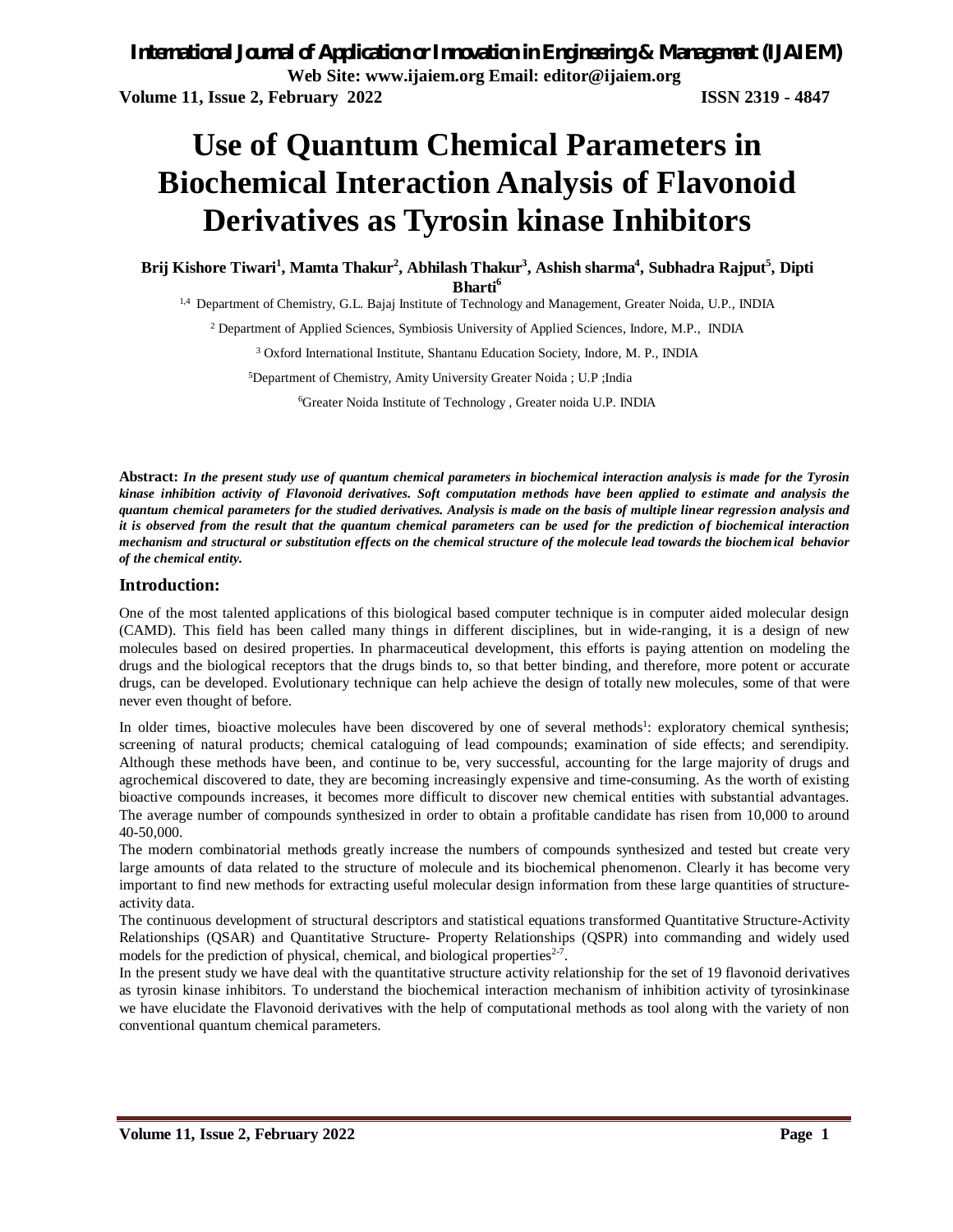## **Volume 11, Issue 2, February 2022 ISSN 2319 - 4847**

## **METHODOLOGY:**

In proposed study methodology will be adopted is based on aspect of quantitative structure activity relationship. For this purpose various classical physicochemical properties, topological indices and 3D parameters or quantum properties were tested and describe as below,

## **Biological Activity:-**

Activity analyzed in the present study is the log1/C (inverse logarithmic value of 50% Inhibitory Concentration). The Tyrosin Kinase Inhibition activity is usually expressed in terms of inverse logarithmic concentration. In present study this biological activity  $log1/C$  is adopted from the literature.<sup>8</sup>

The 3D properties describe various 3D structural/functional features of the compounds viz., Electron density, Net charge, HOMO LUMO etc. these 3D properties may help to characterize membrane transportation, inter and intra molecular forces in Drug receptor complex, Energy of Ligend receptor complex, metabolic function and route of drug transformation, etc. these features plays the dominating role in deciding the biological activity or function of any molecule or chemical systems.

3D properties are proposed to study in the present work is as follows **Electron density** 

Electron density<sup>9-11</sup> is the measure of the probability of an electron being present at a specific location.

In molecules, regions of electron density are usually found around the atom, and its bonds. In de-localized or conjugated systems, such as phenol, benzene and compounds such as hemoglobin and chlorophyll, the electron density covers an entire region, i.e., in benzene they are found above and below the planar ring. This is sometimes shown diagrammatically as a series of alternating single and double bonds. In the case of phenol and benzene, a circle inside a hexagon shows the de-localized nature of the compound. This is shown below:



In compounds with multiple ring systems which are interconnected, this is no longer accurate, so alternating single and double bonds are used.

Electron densities are sometimes probed with X-ray diffraction scans, where X-rays of a suitable wavelength are targeted towards a sample and measurements are made over time to represent, probabilistically, where electrons can be found. Quantum electrodynamics and some branches of quantum theory also study and analyze electron superposition and other phenomena with the help of Electron density.

Mulliken population analysis is based on electron densities in molecules and is a way of dividing the density between atoms to give an estimate of atomic charges and prediction of probable active site of the molecule/Atom.

#### **Net Charge**

Net charge<sup>9-11</sup> on the atom in molecule is the effect of delocalization of electron density due to the presence or connectivity of atom or group of atoms.

Charge on atom appears due to the presence of electrons and protons in an atom. In a saturated molecule or atom, atoms having the same number of electrons and protons thus the overall charge on an atom should be zero. Due to the presence of surrounding atoms or connectivity with different group of atoms delocalization of electron density may appear to a particular atom, this delocalization of electron density creates the partial charge on particular atom and that may consider as net charge on atom.

The delocalization of electron density or net charge on atoms, characterize the specific activity or function for the part of molecule or group of atoms.

#### **HOMO and LUMO**

HOMO and LUMO<sup>9-11</sup> are acronyms for highest occupied molecular orbital and lowest unoccupied molecular orbital, respectively. The difference of the energies of the HOMO and LUMO, termed the band gap, can sometimes serve as a measure of the excitability of the molecule: the smaller the energy, the more easily it will be excited.

The HOMO level is to organic semiconductors and quantum dots what the valence band is to inorganic semiconductors. The same analogy exists between the LUMO level and the conduction band. The energy difference between the HOMO and LUMO level is regarded as band gap energy.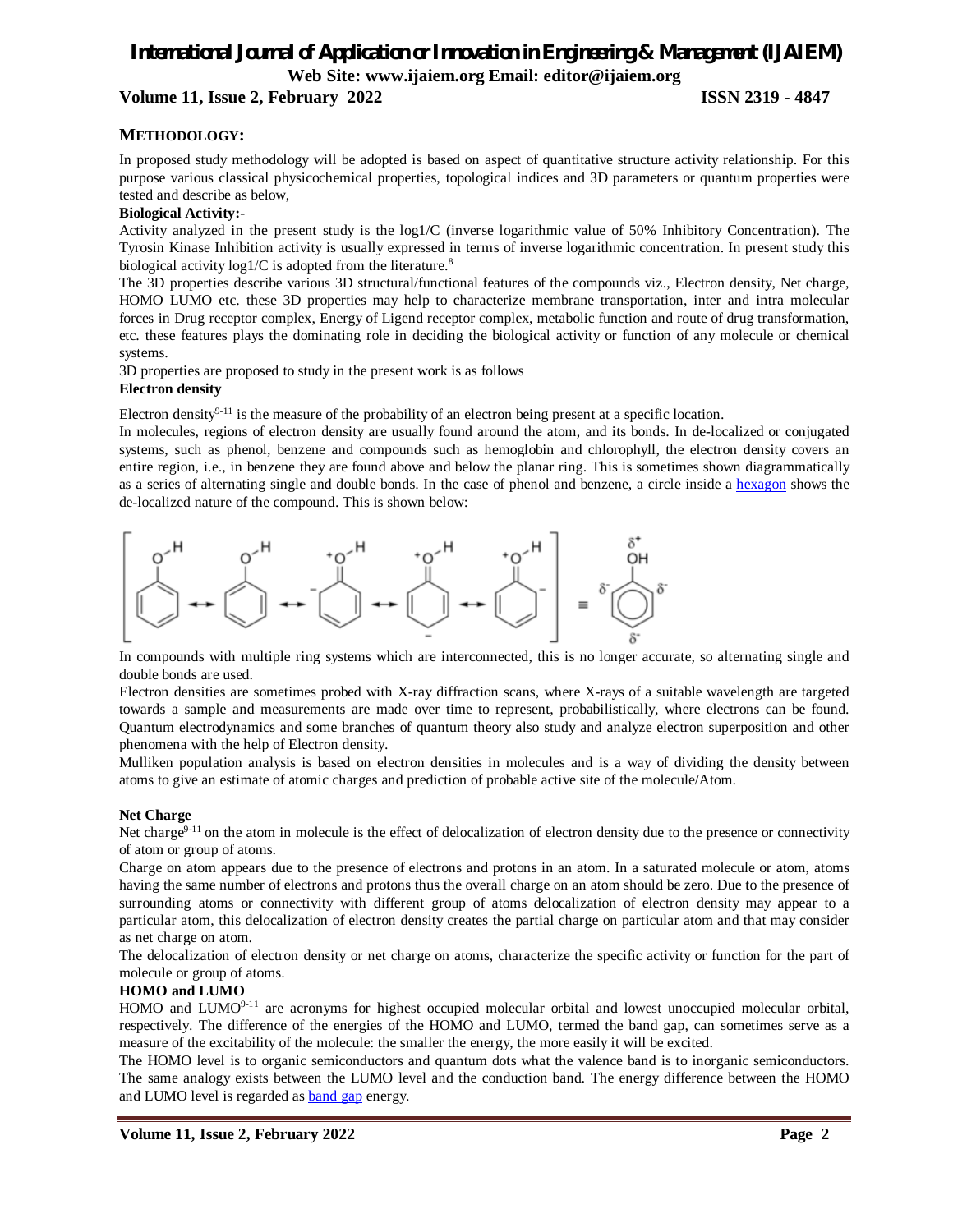## **Volume 11, Issue 2, February 2022 ISSN 2319 - 4847**

When the molecule forms a dimer or an aggregate, the proximity of the orbitals of the different molecules induces a splitting of the HOMO and LUMO energy levels. This splitting produces vibrational sublevels which each have their own energy, slightly different from one another. There are as many vibrational sublevels as there are molecules that interact together. When there are enough molecules influencing each other (e.g. in an aggregate), the number of sublevels are large enough to be perceived as a continuum rather than discrete levels.

## **Total Energy**

Total energy<sup>9-11</sup> is the measure of force in the molecule in form of various bonds present and the non bonding interactions. It is the parameter useful to compare the various conformers of a molecule to study the molecule or analysis for different purposes. In terms of macro molecule or complexes it is the representation of stability in specific environment.

 $E_{tot} = E_{el} + \sum_{AE} Z_A Z_B / R_{AB}$ 

Eel - total electronic energy of the molecule

 $Z_A$ ,  $Z_B$  - nuclear charges of atoms A and B

RAB - distance between nuclei A and B

## **Binding Energy**

Binding energy<sup>9-11</sup> represents the mechanical work which must be done against the forces which hold an object together, disassembling the object into component parts separated by sufficient distance that further separation requires negligible additional work or the energy released/consumed while assembling of various components take place to form any system. At the level of molecule it is the measure of energies incorporated in form of intra molecular bonding amongst the atoms or the energy level for the formation of complex between any two chemical or one chemical and one biological system.

At the atomic level the atomic binding energy of the atom derives from electromagnetic interaction and is the energy required to disassemble an atom into free electrons and a nucleus.

Electron binding energy is a measure of the energy required to free electrons from their atomic orbits. This is more commonly known as ionisation energy.

At the nuclear level, binding energy is also equivalent to the energy liberated when a nucleus is created from other nucleons or nuclei. This nuclear binding energy (binding energy of nucleons into a nuclide) is derived from the strong nuclear force and is the energy required to disassemble a nucleus into the same number of free unbound neutrons and protons it is composed of, so that the nucleons are far/distant enough from each other so that the strong nuclear force can no longer cause the particles to interact.

In astrophysics, gravitational binding energy of a celestial body is the energy required to expand the material to infinity. This quantity is not to be confused with the gravitational potential energy, which is the energy required to separate two bodies, such as a celestial body and a satellite, to infinite distance, keeping each intact (the latter energy is lower).

These electronic parameters are calculated using computer software ChemSW<sup>12</sup>.

#### **Directional or Dimensional Parameters:**

Dimensional parameters<sup>9-11</sup> used in the present investigation are the X,Y and Z coordinates of various atoms in ligand. These X,Y and Z coordinates represents the spatial occupancy of energy field in different directions or dimensions by the specific atoms or electronic arrangements.

#### **Regression Analysis**:

In the present study linear mathematical models are developed to study biochemical interaction mechanism. Multiple linear regressions $12$  is used to develop the models for analysis.

Univariate, bivariate to multivariate regressions are performed for finding out the best correlation and analysis of biochemical interaction aspects. All those correlation having value of R below 0.50 are considered to be insignificant.

MLR is an extension of simple linear regression by the inclusion of the extra independent variables

#### $Y = ax_1 + bx_2 + \ldots + constant.$

Goodness of fit of the equation to the data can be obtained by calculation of a multiple correlation coefficient  $(r^2)$  just as for simple linear regression.

#### **Result and Discussion:**

In the present study analysis about the use of quantum chemical parameters in the biochemical interaction of tyrosin kinase inhibitors is made. From the aforementioned study we found the set of 19 flavonoid derivatives from the earlier studies with exceptional behavior in respect of their structural response to the receptor. This has been findout with the values of their residues. Theses nineteen compounds are presented in table 1 and parent structure of these derivatives is present in figure 1. (comp. no 1, 3, 4, 5, 6, 7, 8, 9, 11, 13, 14, 21, 22, 39, 45, 52, 53, 87, 93. From the parent series of derivatives)<sup>8</sup>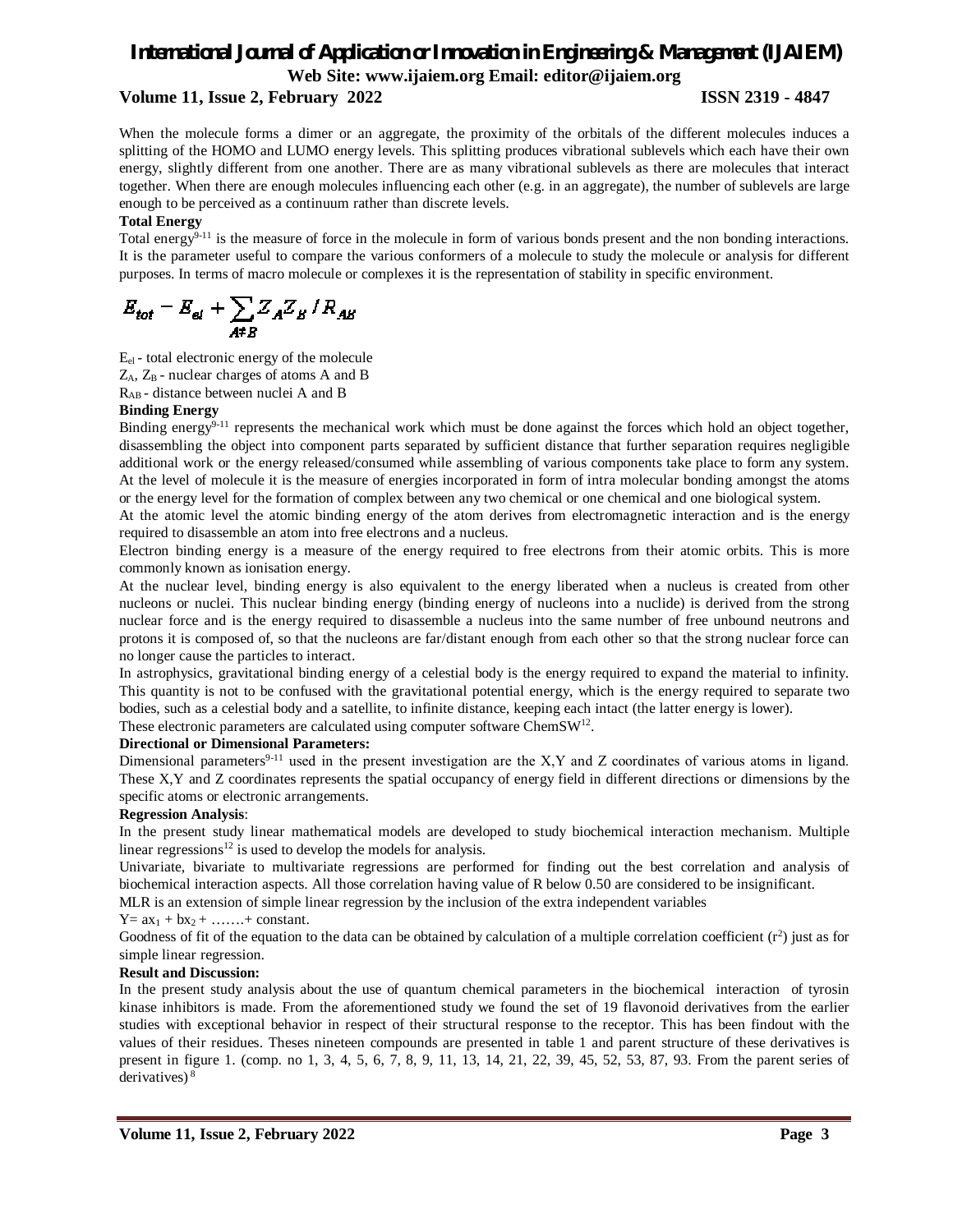**Volume 11, Issue 2, February 2022 ISSN 2319 - 4847**



Figure 1. Parent structure of flavonoid derivatives used in present study.

**Table1.** Structural details of Flavonoid derivatives and their biological activity log1/C.

| No. | Parent No. | Substituents                            | log1/C(Obs.) |
|-----|------------|-----------------------------------------|--------------|
| 1.  | 1          | $5,7$ -OH, 4-NH <sub>2</sub>            | 5.13         |
| 2.  | 3          | 3,7,3,4-OH                              | 4.86         |
| 3.  | 4          | 5,7,4-OH                                | 4.83         |
| 4.  | 5          | 5,4-OH                                  | 4.80         |
| 5.  | 6          | $6,3-OH$                                | 4.80         |
| 6.  | 7          | 6-OH, 5, 7, 4-NH <sub>2</sub>           | 4.74         |
| 7.  | 8          | $5,7-OH$                                | 4.71         |
| 8.  | 9          | 4-OH, 3, 5-OCH <sub>3</sub>             | 4.57         |
| 9.  | 11         | $7.3-DH$                                | 4.41         |
| 10. | 13         | 6-OMe, $8,3-NH2$                        | 4.25         |
| 11. | 14         | $6-OH, 3, 4, 5-OCH3$                    | 4.22         |
| 12. | 21         | $7,4$ -OH, $3,5$ -OCH <sub>3</sub>      | 3.92         |
| 13. | 22         | 6-OH, 4-OR                              | 3.92         |
| 14. | 39         | 6-OH, 3, 5-OCH <sub>3</sub> , 4-OR      | 3.43         |
| 15. | 45         | $7-OH, 6, 8, 4-NH2$                     | 3.12         |
| 16. | 52         | 3-COOH, 4-OH                            | 2.80         |
| 17. | 53         | $5$ -OMe, $8,4$ -NH <sub>2</sub>        | 2.79         |
| 18. | 87         | $3$ -COOMe, 5, 7-OBn, 4-NO <sub>2</sub> | 2.70         |
| 19. | 93         | 3-COOMe, 6-OMe, 4-OH                    | 2.70         |

We tested the topological indices for these compounds in previous chapter thus we test quantum chemical and dimensional parameters for these nineteen compounds in the present study.

This analysis is made for the better utilization of quantum properties in development of more predictive and suitable model and better characterization of the Tyrosin kinase inhibition activity of Flavonoid derivatives.

These quantum and dimensional parameters viz, HOMO, LUMO, Total Energy and Binding Energy are presented in Table 2. The parameters like net charge and electron density on different atom in the molecule are presented in Table 3. X, Y and Z Coordinates tested in present study are presented in Table 4, 5 and 6 respectively.

**Table 2.** HOMO, LUMO and energy parameters tested in present study.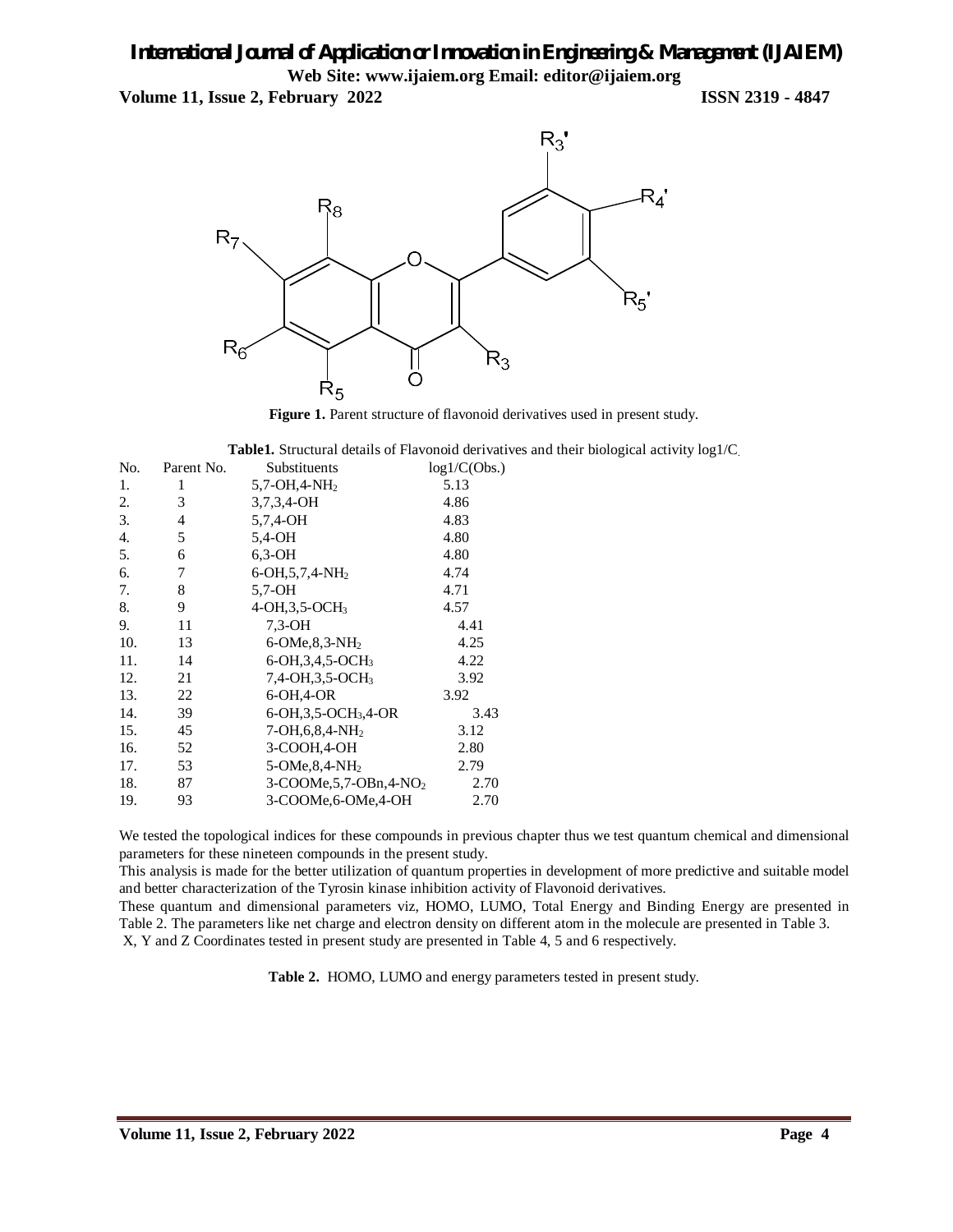**Volume 11, Issue 2, February 2022 ISSN 2319 - 4847**

| S.No.                    | <b>HOMO</b> | <b>LUMO</b>  | TE         | BE          |  |
|--------------------------|-------------|--------------|------------|-------------|--|
| $\mathbf{1}$             | $-0.152556$ | $-0.112003$  | 1273.54247 | 1513.385546 |  |
| $\mathbf{2}$             | $-0.155327$ | $-0.1121945$ | 1352.23274 | 1603.791427 |  |
| 3                        | $-0.1627$   | $-0.1122968$ | 1488.79354 | 1775.238691 |  |
| $\overline{\mathcal{A}}$ | $-0.164544$ | $-0.1123748$ | 1350.58235 | 1597.867888 |  |
| 5                        | $-0.161472$ | $-0.1121256$ | 1433.55647 | 1698.923968 |  |
| 6                        | $-0.161428$ | $-0.121696$  | 1344.2034  | 1599.454455 |  |
| 7                        | $-0.163029$ | $-0.1122168$ | 1497.07952 | 1772.885164 |  |
| 8                        | $-0.16968$  | $-0.1123062$ | 1577.8345  | 1861.082594 |  |
| 9                        | $-0.142001$ | $-0.111888$  | 1785.46076 | 2104.671427 |  |
| 10                       | $-0.174341$ | $-0.1124076$ | 1662.78371 | 1957.747412 |  |
| 11                       | $-0.174938$ | $-0.1126748$ | 1814.12388 | 2143.974054 |  |
| 12                       | $-0.172314$ | $-0.1127176$ | 1730.62963 | 2053.037353 |  |
| 13                       | $-0.160028$ | $-0.1122058$ | 1578.2231  | 1861.471193 |  |
| 14                       | $-0.157308$ | $-0.1120886$ | 1659.22002 | 1949.91057  |  |
| 15                       | $-0.157956$ | $-0.1119192$ | 1873.3425  | 2199.995616 |  |
| 16                       | $-0.153918$ | $-0.1125125$ | 1751.89492 | 2060.667441 |  |
| 17                       | $-0.153232$ | $-0.1204153$ | 1575.36741 | 1866.58103  |  |
| 18                       | $-0.163013$ | $-0.1221232$ | 1654.1575  | 1952.813572 |  |
| 19                       | $-0.158492$ | $-0.1215702$ | 1866.63259 | 2201.251219 |  |
|                          |             |              |            |             |  |
|                          |             |              |            |             |  |
|                          |             |              |            |             |  |

Highest occupied molecular orbital energy (HOMO), Lowest unoccupied molecular orbital energy (LUMO), TE=total energy, BE=Binding energy

**Table 3:** Net charge and Electron density on various atoms tested in present study.

|                | S.No. NCC3 | NCC <sub>5</sub>        | NCC <sub>9</sub> | EDC3    | EDC <sub>5</sub> | EDC <sub>9</sub> |
|----------------|------------|-------------------------|------------------|---------|------------------|------------------|
| 1              |            | $3.76E-02$ - $5.36E-02$ | $-0.6684$        | 3.96244 | 4.054            | 5.66839          |
| $\overline{c}$ |            | $0.23969$ -5.74E-02     | $-0.6923$        | 3.76031 | 4.057            | 5.69232          |
| 3              |            | $0.16736 - 5.16E-02$    | $-0.6633$        | 3.83264 | 4.052            | 5.6633           |
| $\overline{4}$ |            | $0.11317 - 5.28E - 02$  | $-0.6717$        | 3.88683 | 4.053            | 5.67174          |
| 5              |            | $0.30385 - 5.44E - 02$  | $-0.6807$        | 3.69615 | 4.054            | 5.68074          |
| 6              |            | $0.1836$ - 5.17E-02     | $-0.6537$        | 3.8164  | 4.052            | 5.65367          |
| 7              |            | $3.77E-02$ - 1.30E-02   | $-0.6672$        | 3.96233 | 4.013            | 5.6672           |
| 8              |            | $3.96E-02$ - 1.98E-02   | $-0.6658$        | 3.96036 | 4.02             | 5.66583          |
| 9              |            | $3.75E-02$ - $3.02E-02$ | $-0.6623$        | 3.96248 | 4.03             | 5.66228          |
| 10             |            | $0.2434$ - 2.93E-02     | $-0.6846$        | 3.7566  | 4.029            | 5.68462          |
| 11             |            | $0.16773$ - 2.14E-02    | $-0.662$         | 3.83227 | 4.021            | 5.66203          |
| 12             | 0.16962    | $-0.01785$              | $-0.6586$        | 3.83038 | 4.018            | 5.65865          |
| 13             | 0.1135     | $-1.89E-02$             | $-0.6705$        | 3.8865  | 4.019            | 5.67046          |
| 14             | 0.11412    | $-0.02777$              | $-0.6645$        | 3.88588 | 4.028            | 5.66448          |
| 15             |            | $0.1132$ - 3.10E-02     | $-0.6628$        | 3.8868  | 4.031            | 5.66281          |
| 16             | 0.30493    | $-2.74E-02$             | $-0.6755$        | 3.69507 | 4.027            | 5.6755           |
| 17             |            | $0.16258 - 1.99E-02$    | $-0.656$         | 3.83742 | 4.02             | 5.65602          |
| 18             |            | $0.18409$ - 2.38E-02    | $-0.6527$        | 3.81591 | 4.024            | 5.65266          |
| 19             |            | $0.17976$ - 2.99E-02    | $-0.6449$        | 3.82024 | 4.03             | 5.64493          |
|                |            |                         |                  |         |                  |                  |
|                |            |                         |                  |         |                  |                  |
|                |            |                         |                  |         |                  |                  |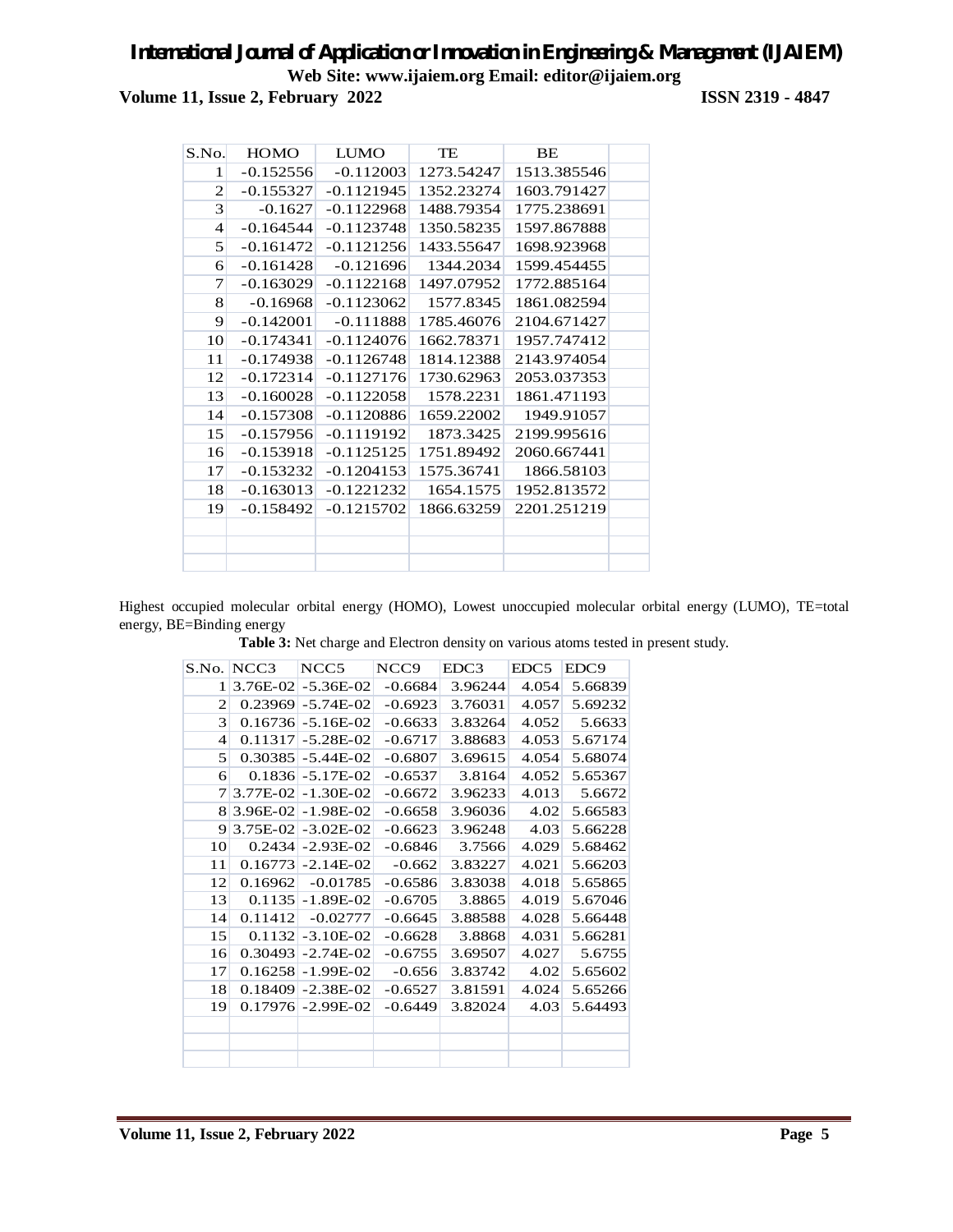## **Volume 11, Issue 2, February 2022 ISSN 2319 - 4847**

NCC3 = net charge of carbon atom at position 3, NCC5 = net charge of carbon at at position 5, NCC9 = net charge of carbon atom at position 9, EDC3 = electron density of carbon atom at position 3, EDC5 = electron density of carbon atom at position 5, EDC9 = electron density of carbon atom at position 9

| Table 4: Coordinates for X direction of the Flavonoids derivatives tested in present study |  |
|--------------------------------------------------------------------------------------------|--|
|--------------------------------------------------------------------------------------------|--|

| S.No.           | XC3     | XC5                         | XC <sub>9</sub>         |  |
|-----------------|---------|-----------------------------|-------------------------|--|
| 1               |         | 2.5092 -3.456202 -1.130901  |                         |  |
| 2               |         | 2.5874 -3.393101 -1.059502  |                         |  |
| 3               | 2.6599  |                             | $-3.338902$ $-0.990501$ |  |
| $\overline{4}$  | 2.58605 | $-3.387249$                 | $-1.05975$              |  |
| 5               | 2.4686  | $-3.525$                    | -1.178801               |  |
| 6               | 2.5792  |                             | $-3.391602$ $-1.060602$ |  |
| $\overline{7}$  |         | 2.70775 -3.269251 -0.936251 |                         |  |
| 8               | 3.06185 | $-2.93125$                  | $-0.58795$              |  |
| 9               | 4.202   | $-1.781401$                 | 0.5578003               |  |
| 10 <sup>1</sup> | 2.98355 | $-3.016449$                 | -0.665348               |  |
| 11              | 2.97195 |                             | -3.04435 -0.685249      |  |
| 12              | 2.665   |                             | $-3.339802$ $-0.985601$ |  |
| 13              | 2.7207  | $-3.276901$                 | $-0.927801$             |  |
| 14              |         | $3.00605$ -2.987551         | $-0.64105$              |  |
| 15              |         | 4.1691 -1.813101            | 0.5256996               |  |
| 16              |         | 2.74195 - 3.260849          | $-0.90925$              |  |
| 17 <sup>1</sup> |         | $2.6927$ -3.301901          | $-0.956202$             |  |
| 18              |         | $3.08295$ $-2.914351$       | $-0.567452$             |  |
| 19              | 4.16555 | $-1.820852$                 | 0.5209484               |  |
|                 |         |                             |                         |  |
|                 |         |                             |                         |  |
|                 |         |                             |                         |  |

XC3=X-coordinate of carbon atom at position 3, XC5=X -coordinate of carbon atom at position 5, XC9=X-coordinate of carbon atom at position 9,

Table 5: Coordinates for Y direction of the Flavonoids derivatives tested in present study

| S.No.          | YC3         | YC5         | YC9         |
|----------------|-------------|-------------|-------------|
| 1              | $-5.09545$  | $-4.30155$  | $-4.85045$  |
| $\overline{2}$ | $-4.70035$  | $-4.00295$  | $-4.520249$ |
| 3              | $-4.3588$   | $-3.850801$ | $-4.295899$ |
| $\overline{4}$ | $-4.702051$ | $-3.98345$  | $-4.507851$ |
| 5              | -4.932152   | $-4.351651$ | $-4.82225$  |
| 6              | $-4.804$    | -4.088699   | $-4.612199$ |
| 7              | $-4.607151$ | $-3.88875$  | $-4.411751$ |
| 8              | $-4.096151$ | $-3.48345$  | $-3.965752$ |
| 9              | $-3.085451$ | $-2.631851$ | $-3.035051$ |
| 10             | -3.978951   | $-3.576849$ | $-3.97225$  |
| 11             | $-3.837198$ | $-3.4028$   | $-3.8251$   |
| 12             | $-4.2865$   | -3.880599   | $-4.2888$   |
| 13             | $-4.388$    | $-3.8587$   | $-4.306101$ |
| 14             | $-3.81035$  | $-3.38335$  | $-3.78195$  |
| 15             | $-2.904099$ | $-2.5281$   | $-2.898599$ |
| 16             | $-3.87785$  | $-3.481949$ | $-3.88195$  |
| 17             | $-4.49815$  | $-3.99085$  | $-4.42585$  |
| 18             | $-3.981601$ | $-3.459599$ | $-3.903399$ |
| 19             | $-2.943851$ | $-2.567951$ | $-2.934851$ |
|                |             |             |             |
|                |             |             |             |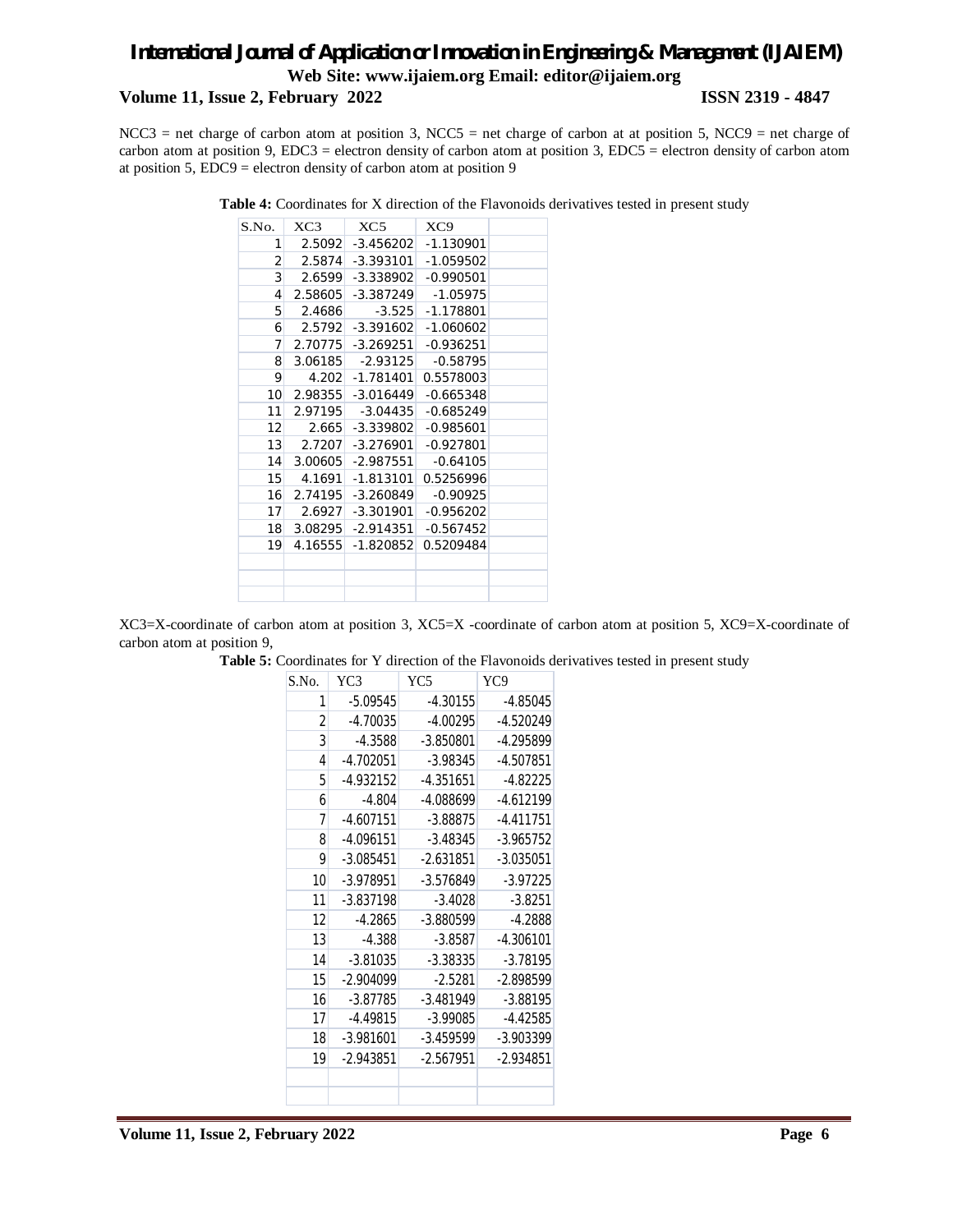## **Volume 11, Issue 2, February 2022 ISSN 2319 - 4847**

YC3=Y-coordinate of carbon atom at position 3 YC5=Y-coordinate of carbon atom at position 5 YC9=Y-coordinate of carbon atom at position 9

| S.No.          | ZC3         | ZC <sub>5</sub> | ZC <sub>9</sub> |
|----------------|-------------|-----------------|-----------------|
| 1              | 4.33E-02    | 0.3131001       | 0.2116001       |
| $\overline{2}$ | 7.63E-02    | 0.3472002       | 0.2401001       |
| 3              | 4.15E-02    | 0.34285         | 0.23175         |
| 4              | 1.72E-02    | 0.3324001       | 0.2163001       |
| 5              | $-1.71E-02$ | 0.34305         | 0.21825         |
| 6              | 2.69E-02    | 0.3275          | 0.2191          |
| 7              | 0.1575      | 0.2153001       | 0.2004001       |
| 8              | 0.1545999   | 9.03E-02        | 0.1061          |
| 9              | 9.21E-02    | 8.97E-02        | 9.14E-02        |
| 10             | 0.2675999   | 9.47E-02        | 0.1526999       |
| 11             | 9.00E-02    | 0.1356001       | 0.1246001       |
| 12             | 1.30E-02    | 0.2508001       | 0.1720002       |
| 13             | 0.2643499   | 0.33135         | 0.3181499       |
| 14             | 0.23315     | 0.29775         | 0.28385         |
| 15             | 0.1624      | 0.2204001       | 0.207           |
| 16             | 7.50E-04    | 0.1610501       | 0.1078501       |
| 17             | 0.2045499   | 0.19835         | 0.20275         |
| 18             | 0.10235     | 0.16505         | 0.14545         |
| 19             | 8.75E-03    | 0.1427501       | 0.1006501       |
|                |             |                 |                 |
|                |             |                 |                 |
|                |             |                 |                 |

Table 6: Coordinates for Z direction of the Flavonoids derivatives tested in present study

ZC3=Z-coordinate of carbon atom at position 3, ZC5=Z -coordinate of carbon atom at position 5 ZC9=Z-coordinate of carbon atom at position 9

From the perusal of uni parametric corrrelation it is observed that the quantum parameters viz Energies and dimensional features dominates the quantum properties in modeling of Tyrosin kinase inhibition activity of flavonoids derivatives but not mentioned as not having the statistically significant value. As we have the primary information about the role of quantum and dimensional parameters in binding phenomenon we have tested 171 bi-parametric combinations for the set of 19 compounds and the results are produced with the higher value of regression are presented in form of mathematical equation.

The models obtained from bi-parametric combinations are given below.  $log1/C = 0.0016(\pm 0.0002033)$  TE + 1.0895( $\pm 0.4560$ ) NCC3+3.7041 (1) n=19, Se=0.1603, R=0.8991,  $R^2$ <sub>A</sub>=0.7844, F=33.747, Q=5.60

log1/C= 0.0016(±0.0002033) TE - 1.0894(±.4560) EDC3 + 8.0619 (2) n=19, Se=0.1603, R=0.8991,  $R^2$ <sub>A</sub>=0.7844, F=33.747, Q=5.60

As the statistics generated from eq. 1 and 2 it is observed that, total energy of the compound and the carbon present at  $3<sup>rd</sup>$ position with higher net charge or lower electron density playing the dominating role in reference to Tyrosin kinase inhibition activity. Comparison of both equations also explore the fact that net charge on C3 and electron density on same atom having the similar but apposite magnitude for Tyrosin kinase inhibition. Comparison of magnitude between TE and NCC3 or EDC3 exhibits the dominance of total energy over these two parameters for Tyrosin kinase inhibition activity of phenyl flavonoids derivatives. The higher magnitude of Total energy in combination with Net charge and electron density directed the relationship towards linearity.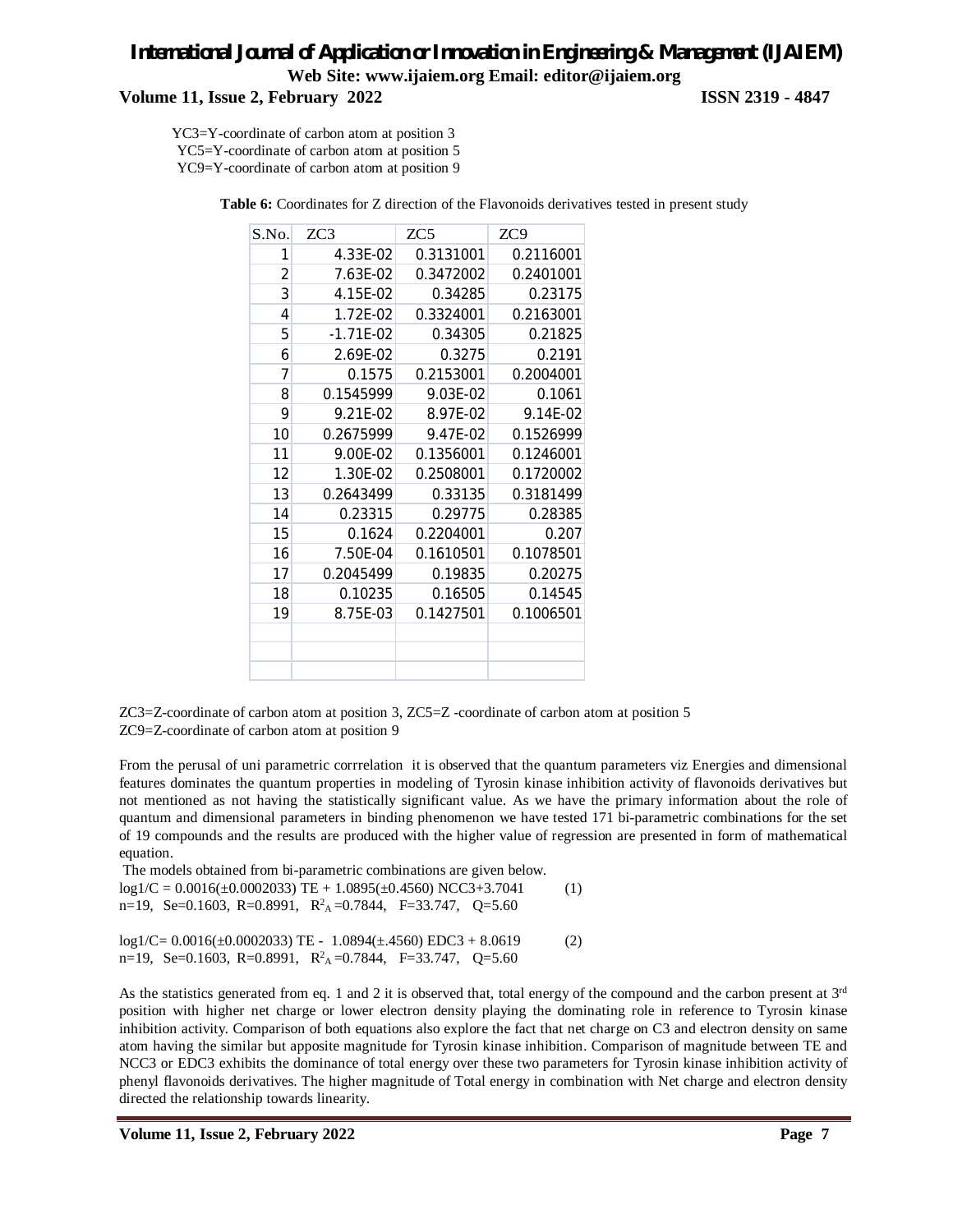#### **Volume 11, Issue 2, February 2022 ISSN 2319 - 4847**

Extension of bi-parametric models has been done for the further analysis of structural and chemical requirements for Tyrosin kinase inhibition activity of flavonoids derivatives. For the purpose 969 tri-parametric combinations are tested and the best models obtained are given below.

 $log1/C = 0.0149(\pm 0.0069)$  TE + 1.1598( $\pm 0.4231$ ) NCC - 30.0115( $\pm 0.0060$ ) BE + 4.226 (3)

n=19, Se=0.1482, R=0.9200, R 2 <sup>A</sup>=0.8158, F=27.566, Q=6.20  $log1/C = 0.0149(\pm 0.0069)$  TE - 1.1598( $\pm 0.4231$ ) EDC3 - 0.0115( $\pm 0.0060$ ) BE + 8.8655 (4) n=19, Se=0.1482, R=0.9200,  $R^2$ <sub>A</sub>=0.8158, F=27.566, Q=6.20

With the combination of binding energy tri-parametric equation are developed, these equations shows that on addition of Binding energy there is no change in the magnitude of parameters but the overall regression value of the models are increased. Eq, also shows that binding energy also plays the negative role in leading Tyrosin kinase inhibition activity. With the same statistics both eq. 3 and 4 shows the similar behavior of binding energy in combination to NCC3 and EDC3. Addition of BE also not affect the linearity of the models.

For the further detailed study 3876 tetra parametric combination are tested but increase in the value of regression or the predictive potential was not adequate to explain the Tyrosin kinase inhibition activity for flavonoids derivatives.

Calculated value of Tyrosin kinase inhibition activity log1/C from eq. 3 and 4 are presented in Table 7 and graphical representation of correlation is made in figure 2.



**Figure 2:** Graph obtained between observed and calculated log1/C from Eq. 12

**Table 7.** Observed and Calculated values of log1/C from Eq. 3&4.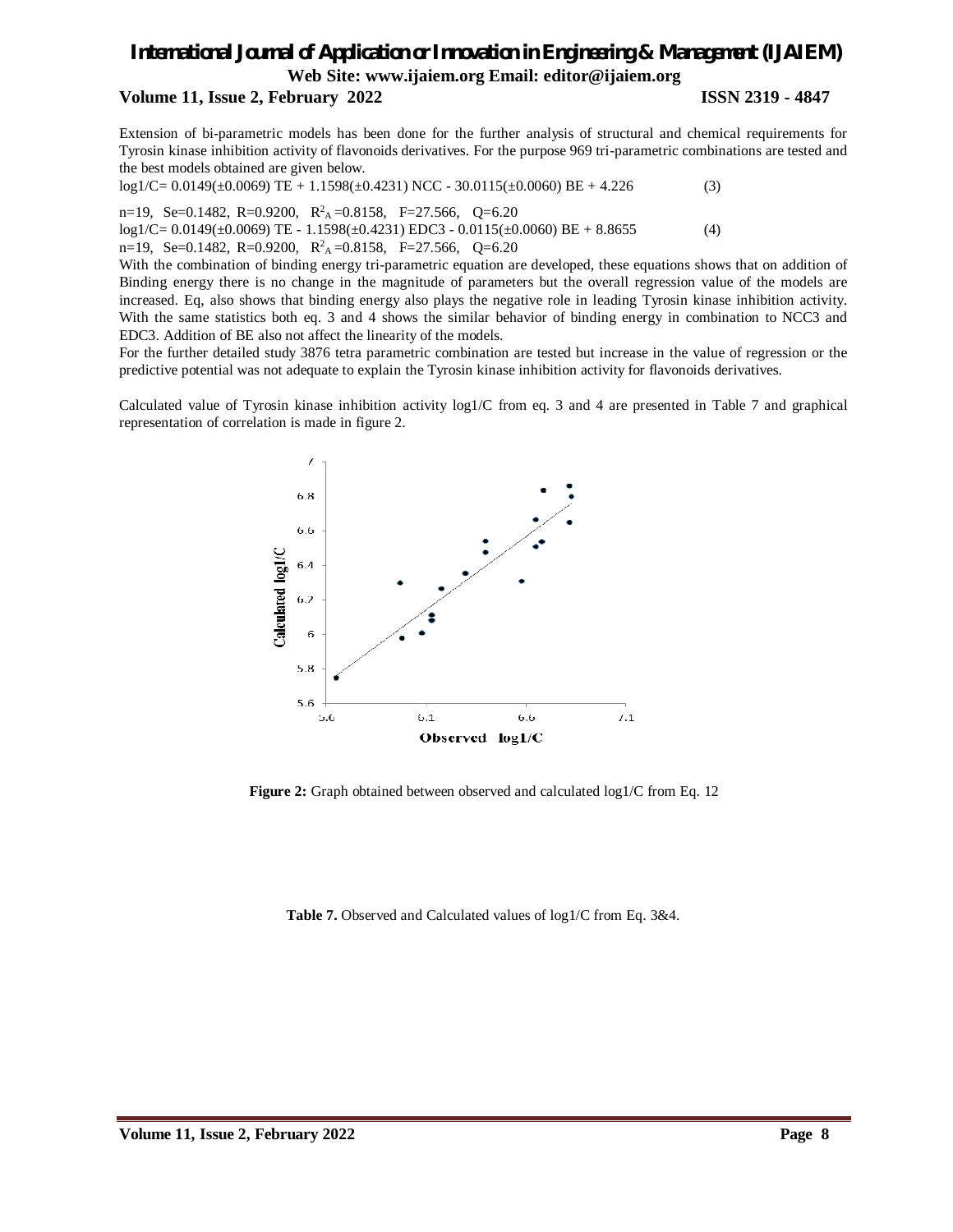## **Volume 11, Issue 2, February 2022 ISSN 2319 - 4847**

| Comp.No.          | log1/C OBS | log1/C CAL | Residuals |  |
|-------------------|------------|------------|-----------|--|
| comp1             | 5.65       | 5.74       | $-0.09$   |  |
| comp2             | 6.13       | 6.1        | 0.03      |  |
| comp3             | 6.13       | 6.07       | 0.06      |  |
| comp <sub>4</sub> | 6.08       | 6.02       | 0.06      |  |
| comp5             | 5.97       | 6.29       | $-0.32$   |  |
| comp6             | 5.98       | 5.97       | 0.01      |  |
| comp7             | 6.13       | 6.07       | 0.06      |  |
| comp8             | 6.18       | 6.26       | $-0.08$   |  |
| comp9             | 6.4        | 6.53       | $-0.13$   |  |
| comp10            | 6.82       | 6.64       | 0.18      |  |
| comp11            | 6.65       | 6.66       | $-0.01$   |  |
| comp12            | 6.4        | 6.47       | $-0.07$   |  |
| comp13            | 6.3        | 6.35       | $-0.05$   |  |
| comp14            | 6.68       | 6.53       | 0.15      |  |
| comp15            | 6.69       | 6.83       | $-0.14$   |  |
| comp16            | 6.82       | 6.85       | $-0.03$   |  |
| comp17            | 6.58       | 6.3        | 0.28      |  |
| comp18            | 6.65       | 6.5        | 0.15      |  |
| comp19            | 6.83       | 6.79       | 0.04      |  |
|                   |            |            |           |  |
|                   |            |            |           |  |
|                   |            |            |           |  |

log1/C OBSERVED=observed value of biological activity taken from literature.

log1/C CALCULATED=calculated value of biological activity obtained by the value suggested by the regression model(equation 3).

RESIDUALS=. It is the difference (or left over) between the observed value of the biological activity and the value suggested by the regression model.

The information generated from the above equations extended by the study towards the dimensional analysis of the flavonoids derivatives. For the purpose X, Y and Z coordinates are calculated for various atoms in the studied compound and correlate with the Tyrosin kinase inhibition activity. Uni-Parametric correlation of directional parameters with Tyrosin kinase inhibition activityalso present in Table 4. From the perusal of Table 4 it is observed that the change of  $3<sup>rd</sup>$ C in the Y direction or dimension having the significant role in leading the Tyrosin kinase inhibition activity. Similarly the expansion or constriction of  $9<sup>th</sup>$  Nitrogen in X direction, lead the activity of the molecule.

The bi-parametric combination tested from the 3D parameters and best results obtained from the following combinations.  $log1/C = -0.8089(\pm 0.1792) XC3+1.0697(\pm 0.1573) YC3+13.2216$  (5)

n=19, Se=0.1571, R=0.9033, R<sup>2</sup> <sup>A</sup>=0.7930, F=35.471, Q=5.70

log1/C=-0.7734(±0.1703) XC5+1.0365(±0.1497) YC3+8.3452 (6)

n=19, Se=0.1566, R=0.9040, R<sup>2</sup> <sup>A</sup>=0.7943, F=35.755, Q=5.77

 $log1/C = -0.7968(\pm 0.1764) XC9 + 1.0592(\pm 0.1551) YC3 + 10.2358$  (7)

n=19, Se=0.1571, R=0.9033, R<sup>2</sup><sub>A</sub>=0.7930, F=35.485, Q=5.74

Eq. 5, 6 & 7 explore the dominance of expansion of  $3<sup>rd</sup>$  Carbon from Y dimension over the constriction of Carbon 3, 5 and Carbon 9 in X direction. Equations also demonstrate the inverse relationship between the expansion of carbon 3 & 5 in X dimension with. It is also shown by the eq. 16 that the constriction of  $9<sup>th</sup>$  C in X dimension favors the tyrosin kinase inhibition of flavonoid derivatives.

For further detailed study tri- parametric regression analysis has been performed and the models obtained are given as below

log1/C= -0.7773(±0.1751) XC3+1.0303(±0.1551)YC3+0.5658(±0.3985)ZC3+12.9059 (8)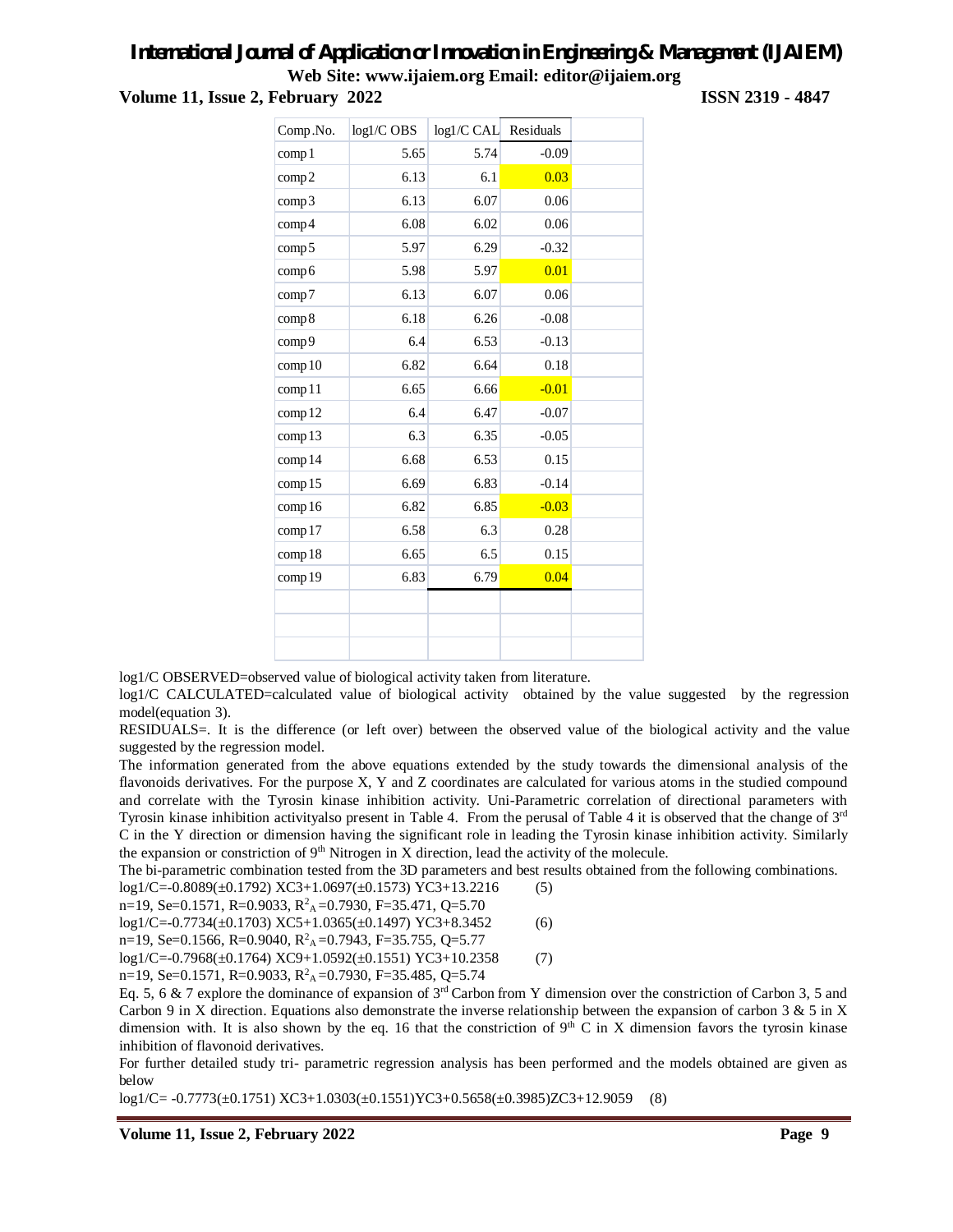**Volume 11, Issue 2, February 2022 ISSN 2319 - 4847**

n=19, Se=0.1524, R=0.9153, R<sup>2</sup><sub>A</sub>=0.8053, F=25.819, Q=6.00

log1/C=-0.7430(±0.1667)XC5+0.9983(±0.1477)YC3+0.5613(±0.3976)ZC3+8.2207 (9) n=19, Se=0.1520, R=0.9158, R<sup>2</sup><sub>A</sub>=0.8063, F=25.979, Q=6.02

log1/C=-0.7657(±0.1725)XC9+1.0202(±.1529)YC3+0.5662(±.3984) ZC3 +10.0368 (10)

 $n=19$ , Se = 0.1523, R=0.9153, R<sup>2</sup><sub>A</sub> = 0.8054, F=25.837, Q=6.00

From the perusal of eq.8 it is exhibited that, the expansion of the molecule from  $3<sup>rd</sup>$  C in the Y dimension favors the Tyrosin kinase inhibition but at the very same time expansion in X dimension will not favor the binding phenomenon. Addition of ZC3 in eq. 14 is not making the significant difference rather the value of r is increasing. The magnitude of ZC3 is also not exploring the dominance in Tyrosin kinase inhibition. It helps to maintain the linearity of model and showing the significance of 3<sup>rd</sup> Carbon in Tyrosin kinase inhibition activity. As shown from the eq. 18 the expansion of molecule in X direction from 5<sup>th</sup> Carbon also unfavorable for Tyrosin kinase inhibition. The combination of ZC3 with YC3 and XC3 having the marginal increase in the value of r with the conformation of findings from eq. 5, 6  $\&$  7.

Eq. 10 explores the role of  $9<sup>th</sup>$  Carbon in Tyrosin kinase inhibition activity. Comparison of all three equations and the magnitude of parameters in equations show that, the expansion of molecule in X dimension will not favor the Tyrosin kinase inhibition activity for flavonoids derivatives.

On the basis of regression result and structural analysis with 2d and quantum parameters modeling studies have been performed using Molecular mechanics technique applying MM+ force field. By the optimization process Total energy, dipole moment and RMS gradient are calculated for the compounds having the minimum residue from Eq. 3 and 4.

| Compound no. | DpM   | RMSg    | TE       |
|--------------|-------|---------|----------|
| Comp.no.2    | 5.27  | 0.08959 | 22.47249 |
| Comp no.6    | 4.126 | 0.09649 | 18.88293 |
| Comp no.11   | 3.605 | 1.0620  | 280.3909 |
| Comp.no.16   | 6.204 | 0.2823  | 152.7333 |
| Comp.no.19   | 6.476 | 0.5972  | 22.63967 |

**Table 9.** Modeling parameters calculated for the compounds having the minimum residue.

These calculated modeling properties are correlated with log1/C. The values of all parameters are recorded in Table 9. From the table 9 it is observed that the value of dipole moment is highly rationalized for all the five compound thus it has an important role in Tyrosin kinase inhibition. Very poor correlation has been shown by the RMS gradient and indicates the no linear role of molecular flexibility in Tyrosin kinase inhibition activity. It might play the role as induced function in nonlinear form. Similarly total energy is correlated with binding affinity for the five compounds & showing no direct role in Tyrosin kinase inhibition activity.

Model obtained from DpM is presented in the equation below.

 $log1/C = 0.1469 \ (\pm 0.1060) \ DpM + 4.0404$  (11)

 $n = 5$ , Se = 0.2665, R = 0.6247, F = 1.920, Q = 2.322

All the five molecules tested in modeling studies are also studied in molecule-molecule (Superimposing) Docking to analysis the distortion in the molecule with substitution. For the same these selected five molecules are superimposed over the parent structure and distance gradient is calculated. Calculated values of distance gradient are presented in Table 10 and superimposed molecules with their energy field are presented in figure 3 to 7.

 $log1/C = 11.8705 (\pm 6.6636) DG + 6.0780$  (12)

 $n = 5$ , Se = 0.3218, R = 0.7170, F = 3.173, Q = 2.22

Correlation between the distance gradient and log1/C explore the important role of distortion or distance gradient for Tyrosin kinase inhibition activity. It is worthy to consider the site of distortion and orientation of distortion in the molecule from the parent structure due to substitution or intra molecular forces to understand the role of distortion on Tyrosin kinase inhibition. Thus the result of eq. 12 is analyzed referring to eq. 8, 9 and 10. From the combine analysis of the four equations explored that the distortion should expand the molecule in Y and Z directions from 3rd Carbon and also it should constrict in X direction from  $3<sup>rd</sup>$  Carbon,  $5<sup>th</sup>$  Carbon or from the 9<sup>th</sup> Carbon to favor the Tyrosin kinase inhibition activity.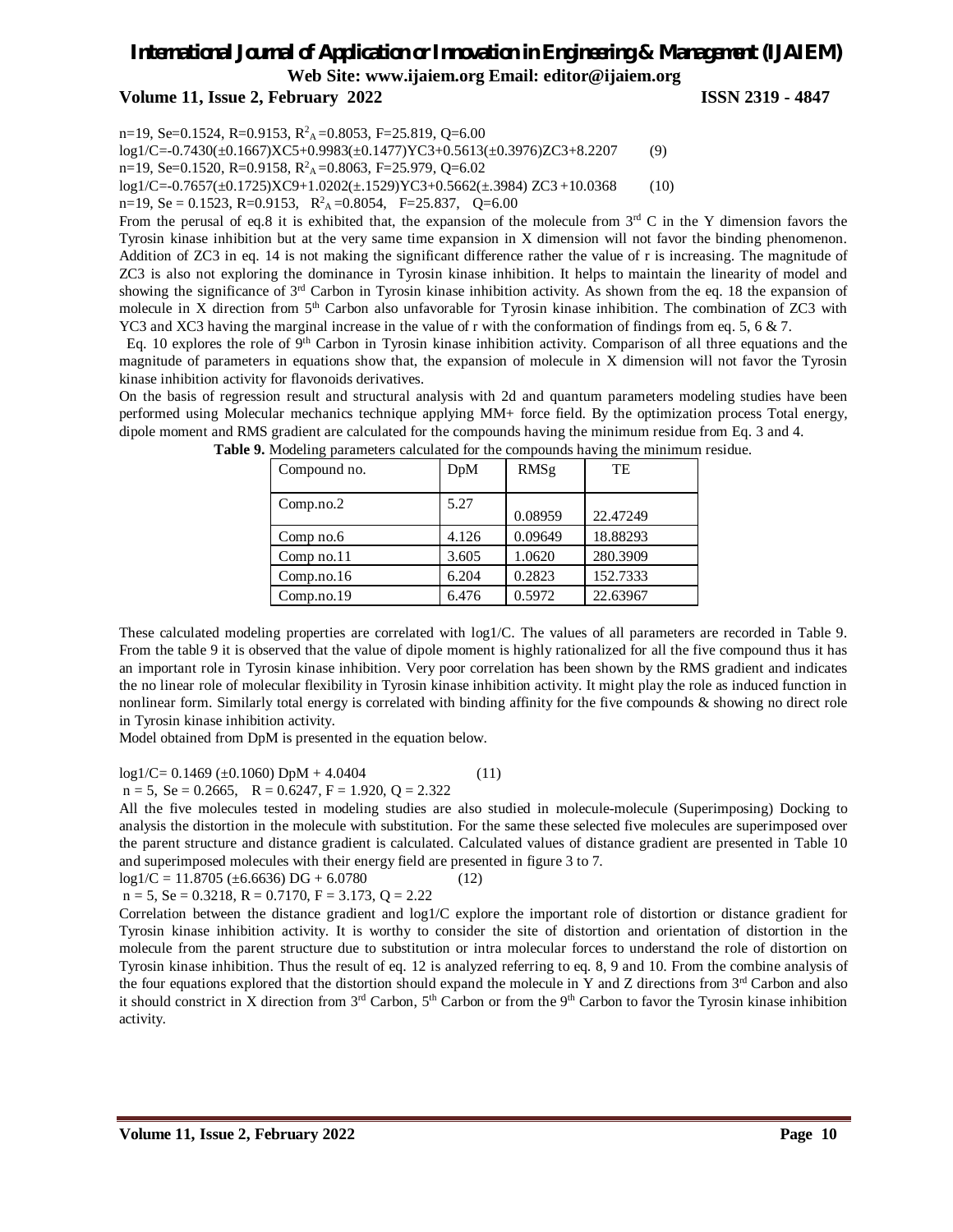**Volume 11, Issue 2, February 2022 ISSN 2319 - 4847**

**Table 10.** Distance gradient calculated from molecule to molecule superimposing for Phenyl Flavonoids derivatives.

| Comp. No. | Distance gradient       |
|-----------|-------------------------|
| Case no.1 | $1.1961 \times 10^{-2}$ |
| Case no.2 | $2.2423\times10^{-2}$   |
| Case no.3 | $2.0334\times10^{-2}$   |
| Case no.4 | $4.3579\times10^{-2}$   |
| Case no.5 | $7.1876\times10^{-2}$   |

Here it is worthy to mention that the Tyrosin kinase inhibition activity represented by log1/C which is actually association constant and higher the value of association constant higher the rate of binding. Thus the Tyrosin kinase inhibition activityis represented with log1/C

Observation of superimposed structures reveals the information about the change in the orientation of Methoxi group attached with phenyl ring on parent molecule. It may due to substitution on fused phenyl rings. It is also observed in the figure 3 that the presence of  $NH_2$  on  $3<sup>rd</sup>$  position will not change the orientation of methoxi group on phenyl ring but it changes the orientation of methyl sulphonamide group in space attached on the same phenyl ring. From the perusal of figure 4 - 7 it is informed that the presence of electronegative group on  $3<sup>rd</sup>$  position or di substitution on  $3<sup>rd</sup>$  and  $5<sup>th</sup>$  position or any bulky change in substitution on 5th position like 3-(formylamino) propanamide changed the orientation of Methoxi group on phenyl ring along with the change in spatial orientation of the different groups present on the same ring.



**Figure 3.** Molecular superimposing of compound 3 on parent molecule.



**Figure 4.** Molecular superimposing of compound no 7 on parent molecule.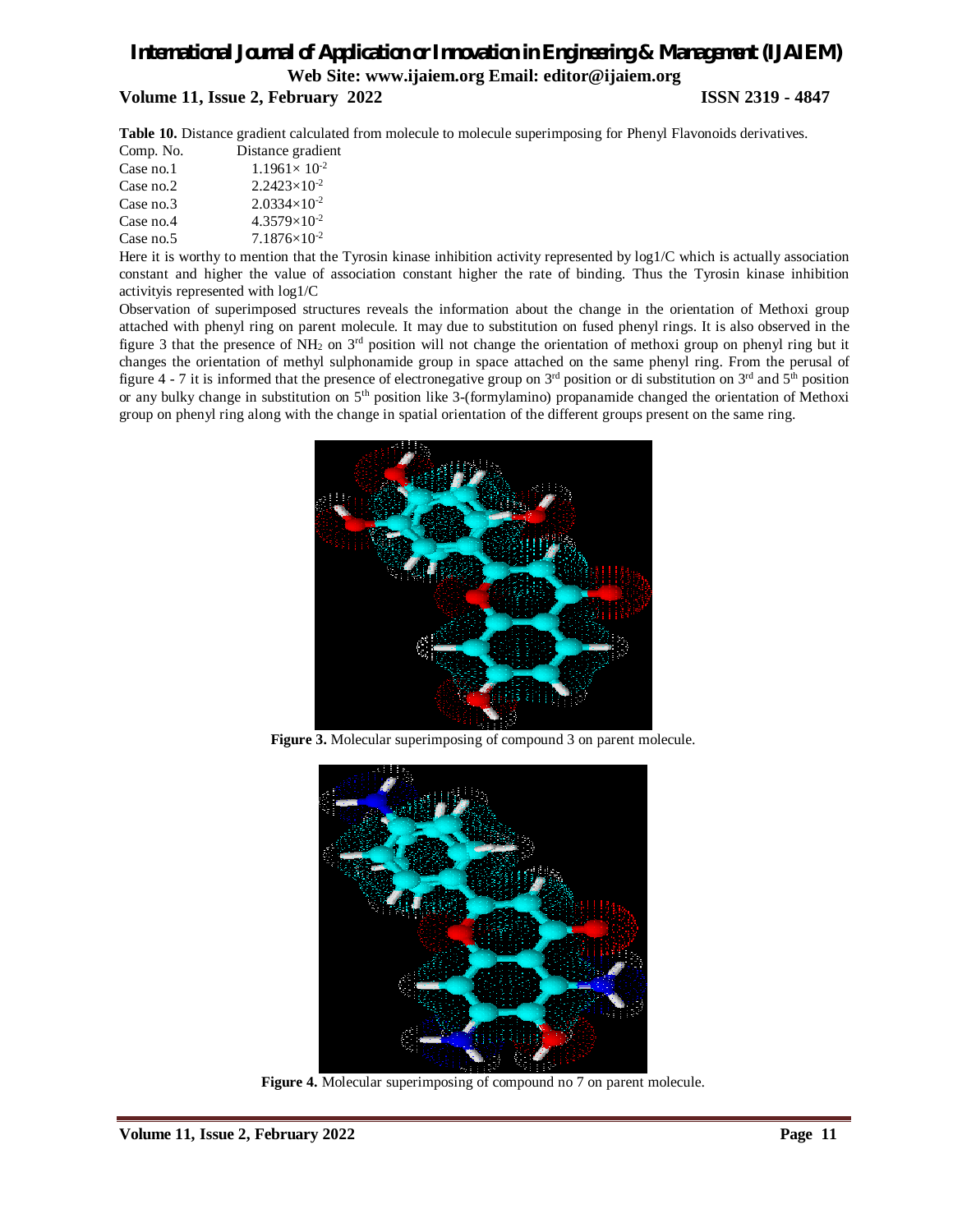*International Journal of Application or Innovation in Engineering & Management (IJAIEM)* **Web Site: www.ijaiem.org Email: editor@ijaiem.org Volume 11, Issue 2, February 2022 ISSN 2319 - 4847**



Figure 5. Molecular superimposing of compound no 14 on parent molecule.



Figure 6. Molecular superimposing of compound no 52 on parent molecule.



Figure 7. Molecular superimposing of compound no 93 on parent molecule.